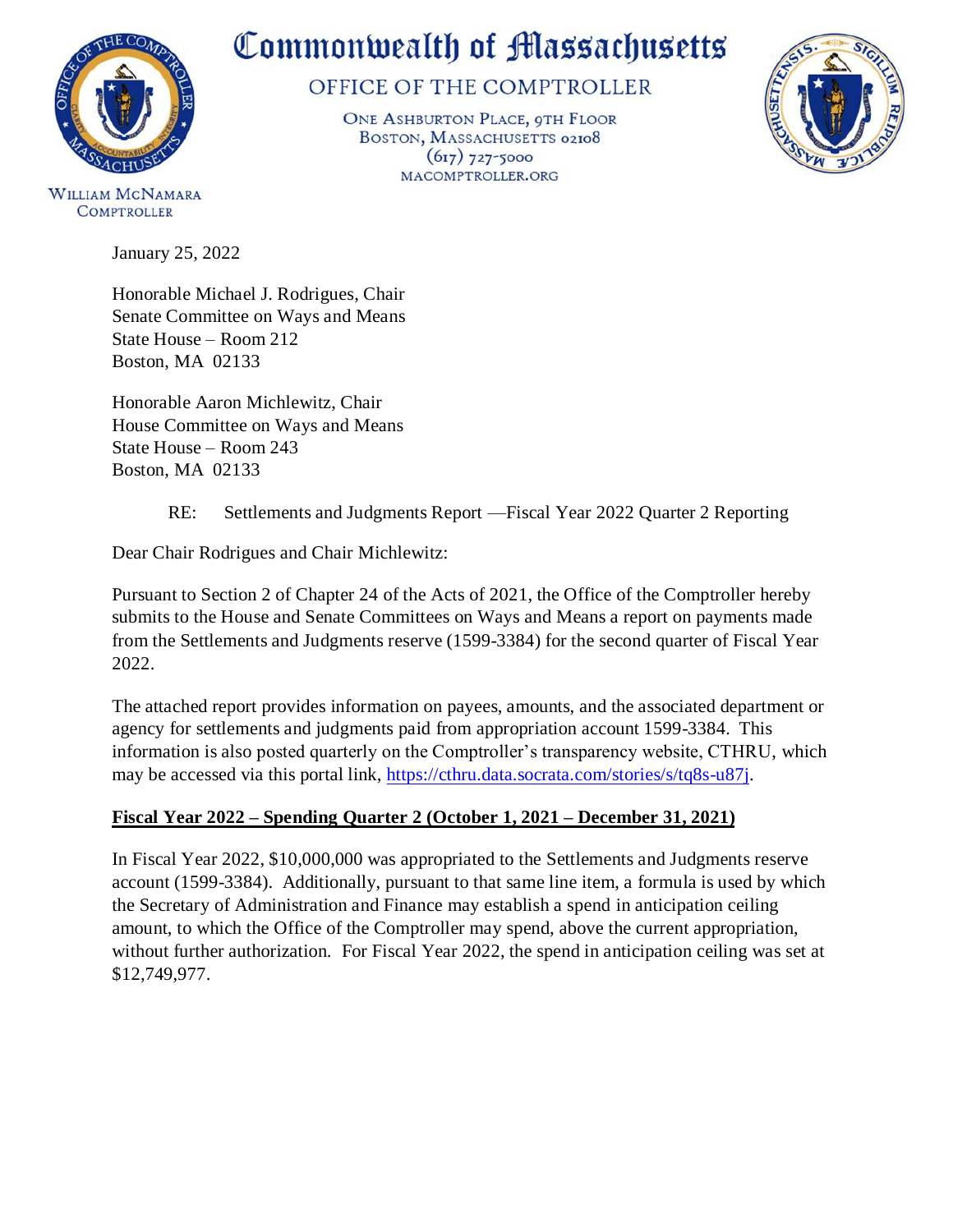Settlements and Judgments Report: FY22 Quarter 2 January 25, 2022 Page 2 of 2

As detailed below, a total of \$6,436,412 was spent during the second quarter (Q2) of Fiscal Year 2022.

#### **FY22 – Spending Quarter 2 (October 1, 2021 – December 31, 2021)**

| Total Amount Available FY22* | \$ | 12.749.977  |
|------------------------------|----|-------------|
| Amount Expended Q1           | S  | (4,347,667) |
| Amount Expended Q2           | S  | (6,436,412) |
| Remaining Balance (12/31/21) | S  | 1,965,898   |

\*Represents spend in anticipation ceiling

As part of the supplemental budget process for Fiscal Year 2022, additional funds should be appropriated to this account to reflect the amount spent in anticipation of future appropriation.

I am always available, should you have any questions, comments or concerns regarding this account.

Sincerely,

Jelliam Stellaman

William McNamara Comptroller of the Commonwealth

WMcN/sp

[Enc.](#page-2-0)

cc: Michael Heffernan, Secretary, Executive Office for Administration and Finance| Christopher Marino, Budget Director, Senate Ways and Means Committee Katherine O'Reilly, Budget Director, House Ways and Means Committee Catharine Hornby, Undersecretary, Executive Office for Administration and Finance Jeffrey Shapiro, Esq., First Deputy Comptroller, Office of the Comptroller Kevin McHugh, Assistant Comptroller, Office of the Comptroller Amy Nable, General Counsel/Assistant Comptroller, Office of the Comptroller Jess Cogswell, Statewide Payments Manager, Office of the Comptroller